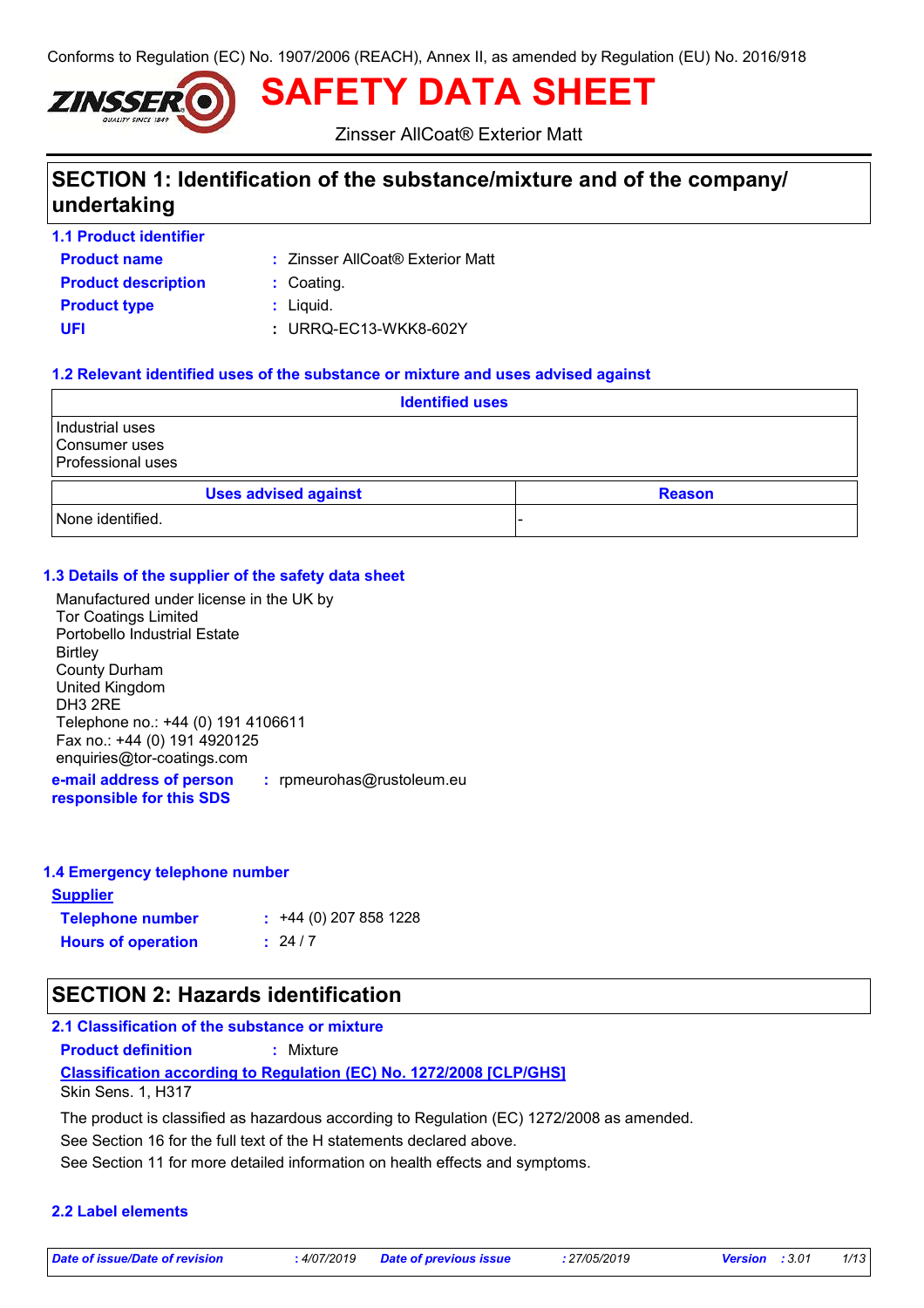# **SECTION 2: Hazards identification**

| <b>Hazard pictograms</b>                                                                                                                                        |                                                                                                                                                                                       |
|-----------------------------------------------------------------------------------------------------------------------------------------------------------------|---------------------------------------------------------------------------------------------------------------------------------------------------------------------------------------|
| <b>Signal word</b>                                                                                                                                              | : Warning                                                                                                                                                                             |
| <b>Hazard statements</b>                                                                                                                                        | : May cause an allergic skin reaction.                                                                                                                                                |
| <b>Precautionary statements</b>                                                                                                                                 |                                                                                                                                                                                       |
| <b>General</b>                                                                                                                                                  | : P102 - Keep out of reach of children.<br>P103 - Read label before use.<br>P101 - If medical advice is needed, have product container or label at hand.                              |
| <b>Prevention</b>                                                                                                                                               | : P261 - Avoid breathing spray.<br>P280 - Wear protective gloves and eye protection:<br>- gloves nitrile rubber Safety glasses with side shields.                                     |
| <b>Response</b>                                                                                                                                                 | : P302 - IF ON SKIN:<br>P352 - Wash with plenty of soap and water.<br>P333 - If skin irritation or rash occurs:<br>P313 - Get medical attention.                                      |
| <b>Storage</b>                                                                                                                                                  | : Not applicable.                                                                                                                                                                     |
| <b>Disposal</b>                                                                                                                                                 | : P501 - Dispose of contents and container in accordance with all local, regional,<br>national and international regulations.                                                         |
| <b>Hazardous ingredients</b>                                                                                                                                    | : 4,5-dichloro-2-octyl-2H-isothiazol-3-one                                                                                                                                            |
| <b>Supplemental label</b><br>elements                                                                                                                           | : Contains 1,2-benzisothiazol-3(2H)-one, Reaction mass of: 5-chloro-2-methyl-<br>4-isothiazolin-3-one [EC no. 247-500-7] and 2-methyl-2H-isothiazol-3-one [EC no.<br>220-239-6] (3:1) |
| <b>Annex XVII - Restrictions</b><br>on the manufacture,<br>placing on the market and<br>use of certain dangerous<br>substances, mixtures and<br><b>articles</b> | : Not applicable.                                                                                                                                                                     |
| <b>Special packaging requirements</b>                                                                                                                           |                                                                                                                                                                                       |
| <b>Containers to be fitted</b><br>with child-resistant<br>fastenings                                                                                            | : Not applicable.                                                                                                                                                                     |
| Tactile warning of danger : Not applicable.                                                                                                                     |                                                                                                                                                                                       |
| 2.3 Other hazards                                                                                                                                               |                                                                                                                                                                                       |
| <b>Product meets the criteria</b><br>for PBT or vPvB according<br>to Regulation (EC) No.<br>1907/2006, Annex XIII                                               | : This mixture does not contain any substances that are assessed to be a PBT or a<br>vPvB.                                                                                            |
| Other hazards which do<br>not result in classification                                                                                                          | : None known.                                                                                                                                                                         |

# **SECTION 3: Composition/information on ingredients**

**3.2 Mixtures :** Mixture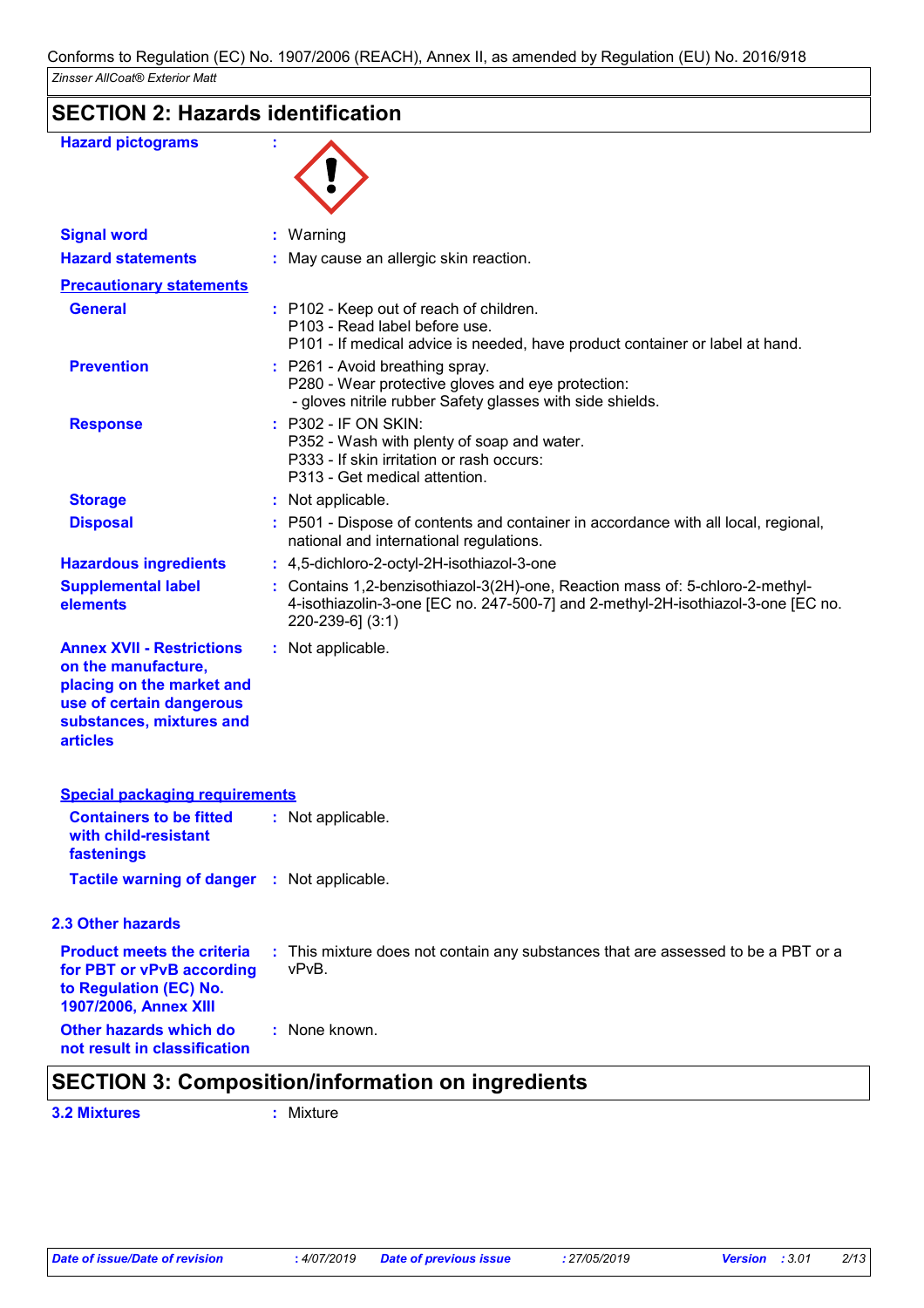# **SECTION 3: Composition/information on ingredients**

|                                                               |                                                                |               | <b>Classification</b>                                                                                                                                                                                                   |             |
|---------------------------------------------------------------|----------------------------------------------------------------|---------------|-------------------------------------------------------------------------------------------------------------------------------------------------------------------------------------------------------------------------|-------------|
| <b>Product/ingredient</b><br>name                             | <b>Identifiers</b>                                             | $\frac{9}{6}$ | <b>Regulation (EC) No. 1272/2008 [CLP]</b>                                                                                                                                                                              | <b>Type</b> |
| propane-1,2-diol                                              | REACH #:<br>l01-2119456809-23<br>EC: 200-338-0<br>CAS: 57-55-6 | $\leq$ 3      | Not classified.                                                                                                                                                                                                         | $[2]$       |
| 4,5-dichloro-2-octyl-2H-  EC: 264-843-8<br>l isothiazol-3-one | CAS: 64359-81-5                                                | ≤0,1          | Acute Tox. 4, H302<br>Acute Tox. 2, H330<br>Skin Corr. 1B, H314<br>Eye Dam. 1, H318<br>Skin Sens. 1A, H317<br>Aquatic Acute 1, H400 (M=100)<br>Aquatic Chronic 1, H410 (M=1)<br>See Section 16 for the full text of the | $[1]$       |
|                                                               |                                                                |               | H statements declared above.                                                                                                                                                                                            |             |

There are no additional ingredients present which, within the current knowledge of the supplier and in the concentrations applicable, are classified as hazardous to health or the environment, are PBTs, vPvBs or Substances of equivalent concern, or have been assigned a workplace exposure limit and hence require reporting in this section.

Type

[1] Substance classified with a health or environmental hazard

[2] Substance with a workplace exposure limit

[3] Substance meets the criteria for PBT according to Regulation (EC) No. 1907/2006, Annex XIII

[4] Substance meets the criteria for vPvB according to Regulation (EC) No. 1907/2006, Annex XIII

[5] Substance of equivalent concern

[6] Additional disclosure due to company policy

Occupational exposure limits, if available, are listed in Section 8.

# **SECTION 4: First aid measures**

#### **4.1 Description of first aid measures**

| <b>General</b>                    | : In all cases of doubt, or when symptoms persist, seek medical attention. Never give<br>anything by mouth to an unconscious person. If unconscious, place in recovery<br>position and seek medical advice.                                                              |
|-----------------------------------|--------------------------------------------------------------------------------------------------------------------------------------------------------------------------------------------------------------------------------------------------------------------------|
| <b>Eye contact</b>                | : Remove contact lenses, irrigate copiously with clean, fresh water, holding the<br>eyelids apart for at least 10 minutes and seek immediate medical advice.                                                                                                             |
| <b>Inhalation</b>                 | : Remove to fresh air. Keep person warm and at rest. If not breathing, if breathing is<br>irregular or if respiratory arrest occurs, provide artificial respiration or oxygen by<br>trained personnel.                                                                   |
| <b>Skin contact</b>               | : Remove contaminated clothing and shoes. Wash skin thoroughly with soap and<br>water or use recognised skin cleanser. Do NOT use solvents or thinners.                                                                                                                  |
| <b>Ingestion</b>                  | : If swallowed, seek medical advice immediately and show the container or label.<br>Keep person warm and at rest. Do NOT induce vomiting.                                                                                                                                |
| <b>Protection of first-aiders</b> | : No action shall be taken involving any personal risk or without suitable training. It<br>may be dangerous to the person providing aid to give mouth-to-mouth resuscitation.<br>Wash contaminated clothing thoroughly with water before removing it, or wear<br>gloves. |

## **4.2 Most important symptoms and effects, both acute and delayed**

The mixture has been assessed following the conventional method of the CLP Regulation (EC) No 1272/2008 and is classified for toxicological properties accordingly. See Sections 2 and 3 for details.

Repeated or prolonged contact with the mixture may cause removal of natural fat from the skin, resulting in nonallergic contact dermatitis and absorption through the skin.

If splashed in the eyes, the liquid may cause irritation and reversible damage.

This takes into account, where known, delayed and immediate effects and also chronic effects of components from short-term and long-term exposure by oral, inhalation and dermal routes of exposure and eve contact.

| Date of issue/Date of revision | : 4/07/2019 Date of previous issue | . 27/05/2019 | <b>Version</b> : 3.01 | 3/13 |
|--------------------------------|------------------------------------|--------------|-----------------------|------|
|--------------------------------|------------------------------------|--------------|-----------------------|------|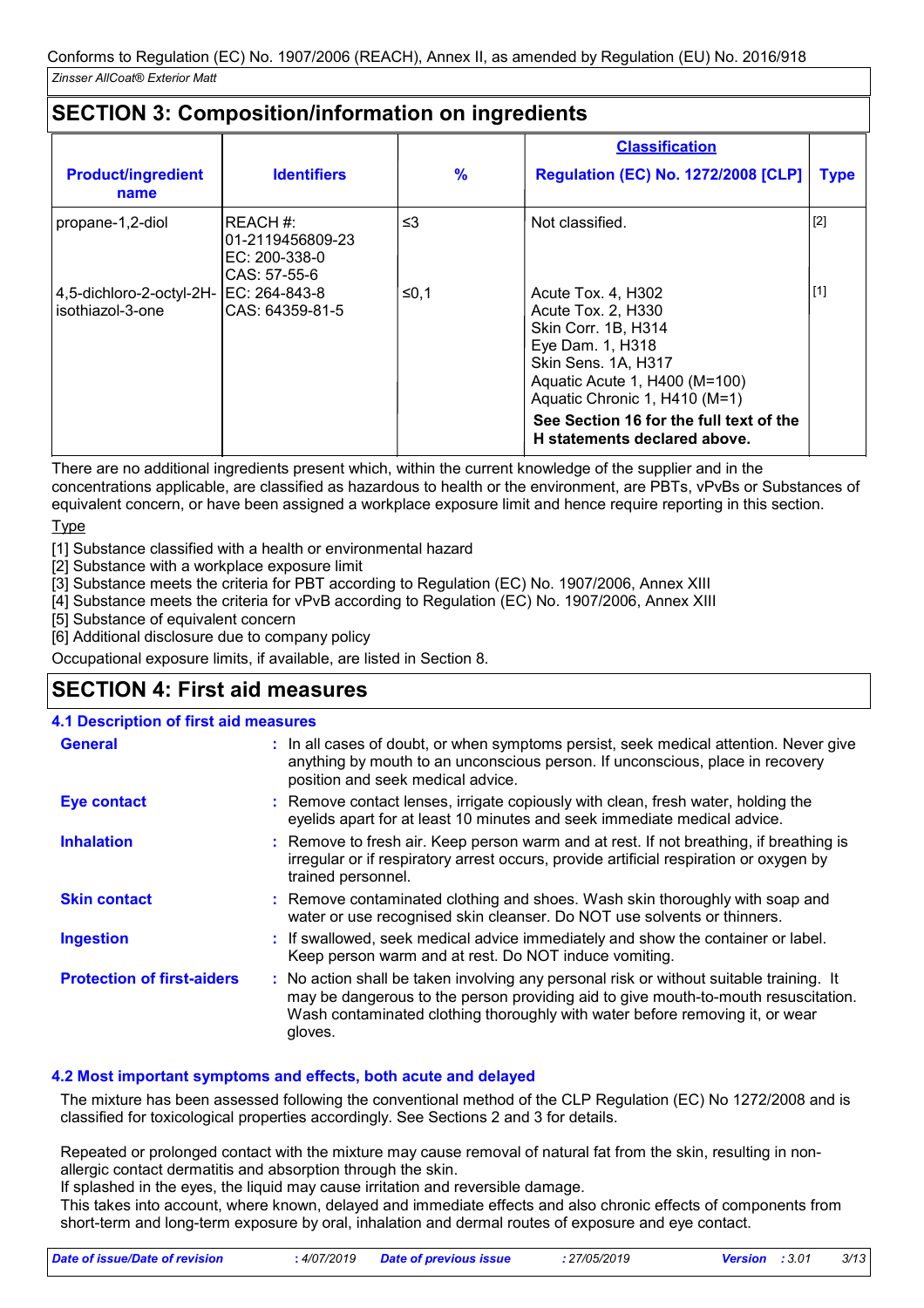## **SECTION 4: First aid measures**

Contains 4,5-dichloro-2-octyl-2H-isothiazol-3-one, 1,2-benzisothiazol-3(2H)-one, Reaction mass of: 5-chloro-2-methyl-4-isothiazolin-3-one [EC no. 247-500-7] and 2-methyl-2H-isothiazol-3-one [EC no. 220-239-6] (3:1). May produce an allergic reaction.

### **Over-exposure signs/symptoms**

| <b>Eye contact</b>         | : No specific data.                                                                                                                                                      |
|----------------------------|--------------------------------------------------------------------------------------------------------------------------------------------------------------------------|
| <b>Inhalation</b>          | : No specific data.                                                                                                                                                      |
| <b>Skin contact</b>        | : Adverse symptoms may include the following:<br>irritation<br>redness                                                                                                   |
| <b>Ingestion</b>           | : No specific data.                                                                                                                                                      |
|                            | 4.3 Indication of any immediate medical attention and special treatment needed                                                                                           |
| <b>Notes to physician</b>  | : In case of inhalation of decomposition products in a fire, symptoms may be delayed.<br>The exposed person may need to be kept under medical surveillance for 48 hours. |
| <b>Specific treatments</b> | : No specific treatment.                                                                                                                                                 |

See toxicological information (Section 11)

#### **SECTION 5: Firefighting measures** Recommended: alcohol-resistant foam, CO₂, powders, water spray. **: :** Do not use water jet. **Hazardous thermal decomposition products Hazards from the substance or mixture Special protective equipment for fire-fighters 5.1 Extinguishing media :** In a fire or if heated, a pressure increase will occur and the container may burst. **:** Decomposition products may include the following materials: **:** Fire-fighters should wear appropriate protective equipment and self-contained **Suitable extinguishing media Unsuitable extinguishing media 5.2 Special hazards arising from the substance or mixture 5.3 Advice for firefighters Special protective actions for fire-fighters :** Promptly isolate the scene by removing all persons from the vicinity of the incident if there is a fire. No action shall be taken involving any personal risk or without suitable training. breathing apparatus (SCBA) with a full face-piece operated in positive pressure mode. Clothing for fire-fighters (including helmets, protective boots and gloves) conforming to European standard EN 469 will provide a basic level of protection for chemical incidents. carbon dioxide carbon monoxide nitrogen oxides metal oxide/oxides

| <b>Additional information</b> | : No unusual hazard if involved in a fire. |  |
|-------------------------------|--------------------------------------------|--|
|-------------------------------|--------------------------------------------|--|

## **SECTION 6: Accidental release measures**

|                                | 6.1 Personal precautions, protective equipment and emergency procedures                                                                                                                                                                                                                                                                                                                                         |
|--------------------------------|-----------------------------------------------------------------------------------------------------------------------------------------------------------------------------------------------------------------------------------------------------------------------------------------------------------------------------------------------------------------------------------------------------------------|
| For non-emergency<br>personnel | : No action shall be taken involving any personal risk or without suitable training.<br>Evacuate surrounding areas. Keep unnecessary and unprotected personnel from<br>entering. Do not touch or walk through spilt material. Avoid breathing vapour or<br>mist. Provide adequate ventilation. Wear appropriate respirator when ventilation is<br>inadequate. Put on appropriate personal protective equipment. |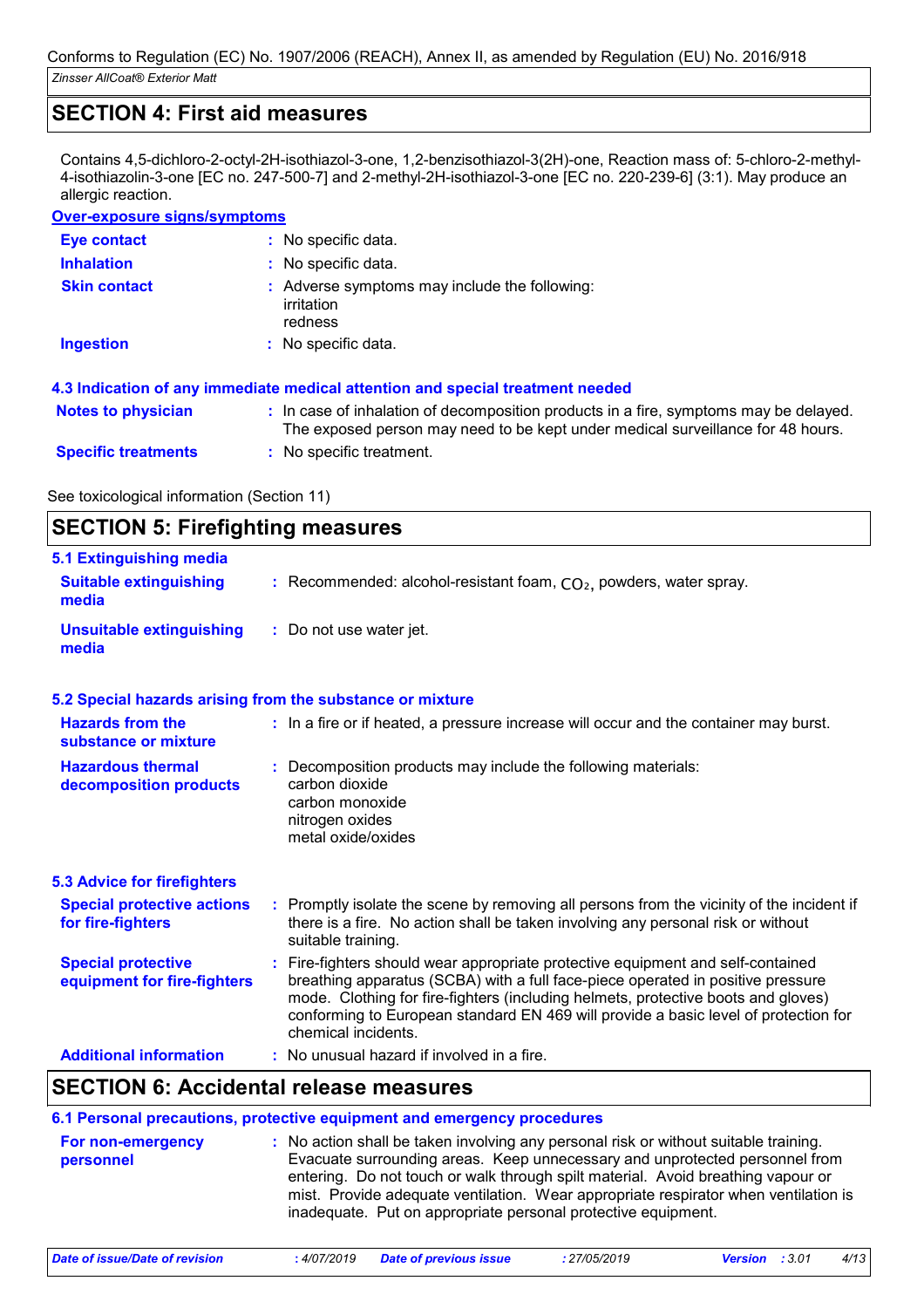## **SECTION 6: Accidental release measures**

| For emergency responders                  | If specialised clothing is required to deal with the spillage, take note of any<br>information in Section 8 on suitable and unsuitable materials. See also the<br>information in "For non-emergency personnel".                                                                                                                                                                                                                                                                                                                                                                                   |
|-------------------------------------------|---------------------------------------------------------------------------------------------------------------------------------------------------------------------------------------------------------------------------------------------------------------------------------------------------------------------------------------------------------------------------------------------------------------------------------------------------------------------------------------------------------------------------------------------------------------------------------------------------|
| <b>6.2 Environmental</b><br>precautions   | : Avoid dispersal of spilt material and runoff and contact with soil, waterways, drains<br>and sewers. Inform the relevant authorities if the product has caused environmental<br>pollution (sewers, waterways, soil or air).                                                                                                                                                                                                                                                                                                                                                                     |
|                                           | 6.3 Methods and material for containment and cleaning up                                                                                                                                                                                                                                                                                                                                                                                                                                                                                                                                          |
| <b>Small spill</b>                        | : Stop leak if without risk. Move containers from spill area. Dilute with water and mop<br>up if water-soluble. Alternatively, or if water-insoluble, absorb with an inert dry<br>material and place in an appropriate waste disposal container. Dispose of via a<br>licensed waste disposal contractor.                                                                                                                                                                                                                                                                                          |
| <b>Large spill</b>                        | : Stop leak if without risk. Move containers from spill area. Approach the release<br>from upwind. Prevent entry into sewers, water courses, basements or confined<br>areas. Wash spillages into an effluent treatment plant or proceed as follows.<br>Contain and collect spillage with non-combustible, absorbent material e.g. sand,<br>earth, vermiculite or diatomaceous earth and place in container for disposal<br>according to local regulations. Dispose of via a licensed waste disposal contractor.<br>Contaminated absorbent material may pose the same hazard as the spilt product. |
| 6.4 Reference to other<br><b>sections</b> | : See Section 1 for emergency contact information.<br>See Section 8 for information on appropriate personal protective equipment.<br>See Section 13 for additional waste treatment information.                                                                                                                                                                                                                                                                                                                                                                                                   |

## **SECTION 7: Handling and storage**

The information in this section contains generic advice and guidance.

| <b>7.1 Precautions for safe</b><br>handling | : Keep away from heat, sparks and flame. Avoid contact with skin and eyes. Avoid<br>the inhalation of dust, particulates, spray or mist arising from the application of this<br>mixture. Avoid inhalation of dust from sanding. |
|---------------------------------------------|---------------------------------------------------------------------------------------------------------------------------------------------------------------------------------------------------------------------------------|
|                                             | Eating, drinking and smoking should be prohibited in areas where this material is<br>handled, stored and processed.                                                                                                             |
|                                             | Put on appropriate personal protective equipment (see Section 8).                                                                                                                                                               |
|                                             | Never use pressure to empty. Container is not a pressure vessel.                                                                                                                                                                |
|                                             | Always keep in containers made from the same material as the original one.<br>Comply with the health and safety at work laws.                                                                                                   |

#### **7.2 Conditions for safe storage, including any incompatibilities**

Store in accordance with local regulations.

**Notes on joint storage**

Keep away from: oxidising agents, strong alkalis, strong acids.

#### **Additional information on storage conditions**

Observe label precautions. Do not store below the following temperature: 0°C (32°F). Store in a dry, cool and wellventilated area. Keep away from heat and direct sunlight.

Keep container tightly closed.

Keep away from sources of ignition. No smoking. Prevent unauthorised access. Containers that have been opened must be carefully resealed and kept upright to prevent leakage.

| 7.3 Specific end use(s)                               |                  |
|-------------------------------------------------------|------------------|
| <b>Recommendations</b>                                | : Not available. |
| <b>Industrial sector specific</b><br><b>solutions</b> | : Not available. |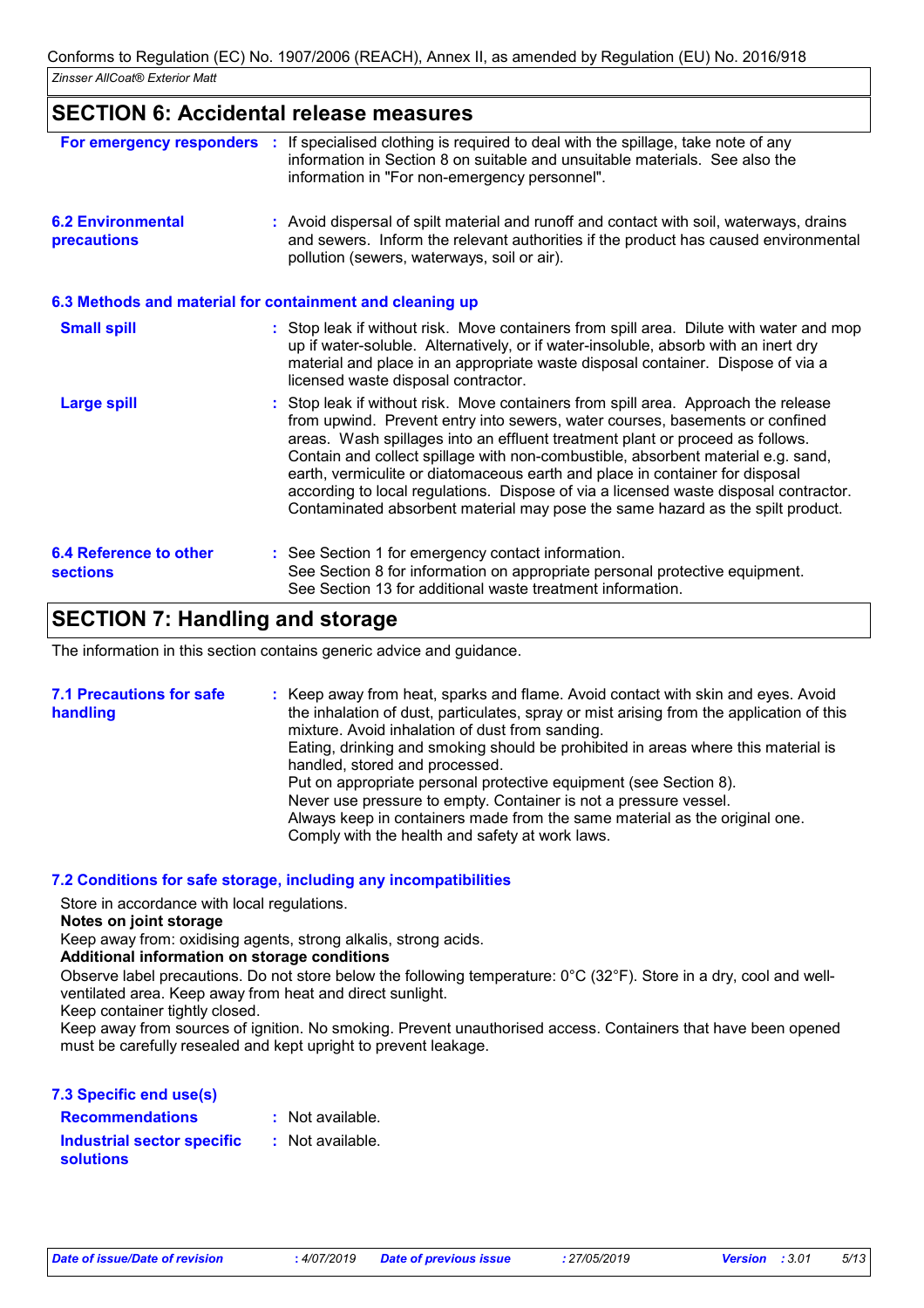## **SECTION 8: Exposure controls/personal protection**

The information in this section contains generic advice and guidance. Information is provided based on typical anticipated uses of the product. Additional measures might be required for bulk handling or other uses that could significantly increase worker exposure or environmental releases.

#### **8.1 Control parameters**

#### **Occupational exposure limits**

| <b>Product/ingredient name</b>              |           | <b>Exposure limit values</b>                                                                                                                                                                                                                                                                                                                                                                                                                                                                                                                                                                                                                                                                                                                                                                                                                                                                                                                                                                                        |  |
|---------------------------------------------|-----------|---------------------------------------------------------------------------------------------------------------------------------------------------------------------------------------------------------------------------------------------------------------------------------------------------------------------------------------------------------------------------------------------------------------------------------------------------------------------------------------------------------------------------------------------------------------------------------------------------------------------------------------------------------------------------------------------------------------------------------------------------------------------------------------------------------------------------------------------------------------------------------------------------------------------------------------------------------------------------------------------------------------------|--|
| propane-1,2-diol                            |           | EH40/2005 WELs (United Kingdom (UK), 12/2011).<br>TWA: 10 mg/m <sup>3</sup> 8 hours. Form: Particulate<br>TWA: 474 mg/m <sup>3</sup> 8 hours. Form: Sum of vapour and particulates<br>TWA: 150 ppm 8 hours. Form: Sum of vapour and particulates                                                                                                                                                                                                                                                                                                                                                                                                                                                                                                                                                                                                                                                                                                                                                                    |  |
| <b>Recommended monitoring</b><br>procedures | required. | If this product contains ingredients with exposure limits, personal, workplace<br>atmosphere or biological monitoring may be required to determine the effectiveness<br>of the ventilation or other control measures and/or the necessity to use respiratory<br>protective equipment. Reference should be made to monitoring standards, such as<br>the following: European Standard EN 689 (Workplace atmospheres - Guidance for<br>the assessment of exposure by inhalation to chemical agents for comparison with<br>limit values and measurement strategy) European Standard EN 14042 (Workplace<br>atmospheres - Guide for the application and use of procedures for the assessment<br>of exposure to chemical and biological agents) European Standard EN 482<br>(Workplace atmospheres - General requirements for the performance of procedures<br>for the measurement of chemical agents) Reference to national guidance<br>documents for methods for the determination of hazardous substances will also be |  |

### **DNELs/DMELs**

No DNELs/DMELs available.

#### **PNECs**

No PNECs available

| <b>8.2 Exposure controls</b>                      |                                                                                                                                                                                                                                                                                                                                                                                                                                                                             |
|---------------------------------------------------|-----------------------------------------------------------------------------------------------------------------------------------------------------------------------------------------------------------------------------------------------------------------------------------------------------------------------------------------------------------------------------------------------------------------------------------------------------------------------------|
| <b>Appropriate engineering</b><br><b>controls</b> | : Provide adequate ventilation. Where reasonably practicable, this should be<br>achieved by the use of local exhaust ventilation and good general extraction. If<br>these are not sufficient to maintain concentrations of particulates and solvent<br>vapours below the OEL, suitable respiratory protection must be worn.                                                                                                                                                 |
| <b>Individual protection measures</b>             |                                                                                                                                                                                                                                                                                                                                                                                                                                                                             |
| <b>Hygiene measures</b>                           | : Wash hands, forearms and face thoroughly after handling chemical products, before<br>eating, smoking and using the lavatory and at the end of the working period.<br>Appropriate techniques should be used to remove potentially contaminated clothing.<br>Contaminated work clothing should not be allowed out of the workplace. Wash<br>contaminated clothing before reusing. Ensure that eyewash stations and safety<br>showers are close to the workstation location. |
| <b>Eye/face protection</b>                        | : Safety eyewear complying with an approved standard should be used when a risk<br>assessment indicates this is necessary to avoid exposure to liquid splashes, mists,<br>gases or dusts. If contact is possible, the following protection should be worn,<br>unless the assessment indicates a higher degree of protection: safety glasses with<br>side-shields. Recommended: safety glasses with side-shields (EN 166)                                                    |
| <b>Skin protection</b>                            |                                                                                                                                                                                                                                                                                                                                                                                                                                                                             |
| <b>Hand protection</b>                            |                                                                                                                                                                                                                                                                                                                                                                                                                                                                             |

There is no one glove material or combination of materials that will give unlimited resistance to any individual or combination of chemicals.

The breakthrough time must be greater than the end use time of the product.

The instructions and information provided by the glove manufacturer on use, storage, maintenance and replacement must be followed.

Gloves should be replaced regularly and if there is any sign of damage to the glove material. Always ensure that gloves are free from defects and that they are stored and used correctly. The performance or effectiveness of the glove may be reduced by physical/chemical damage and poor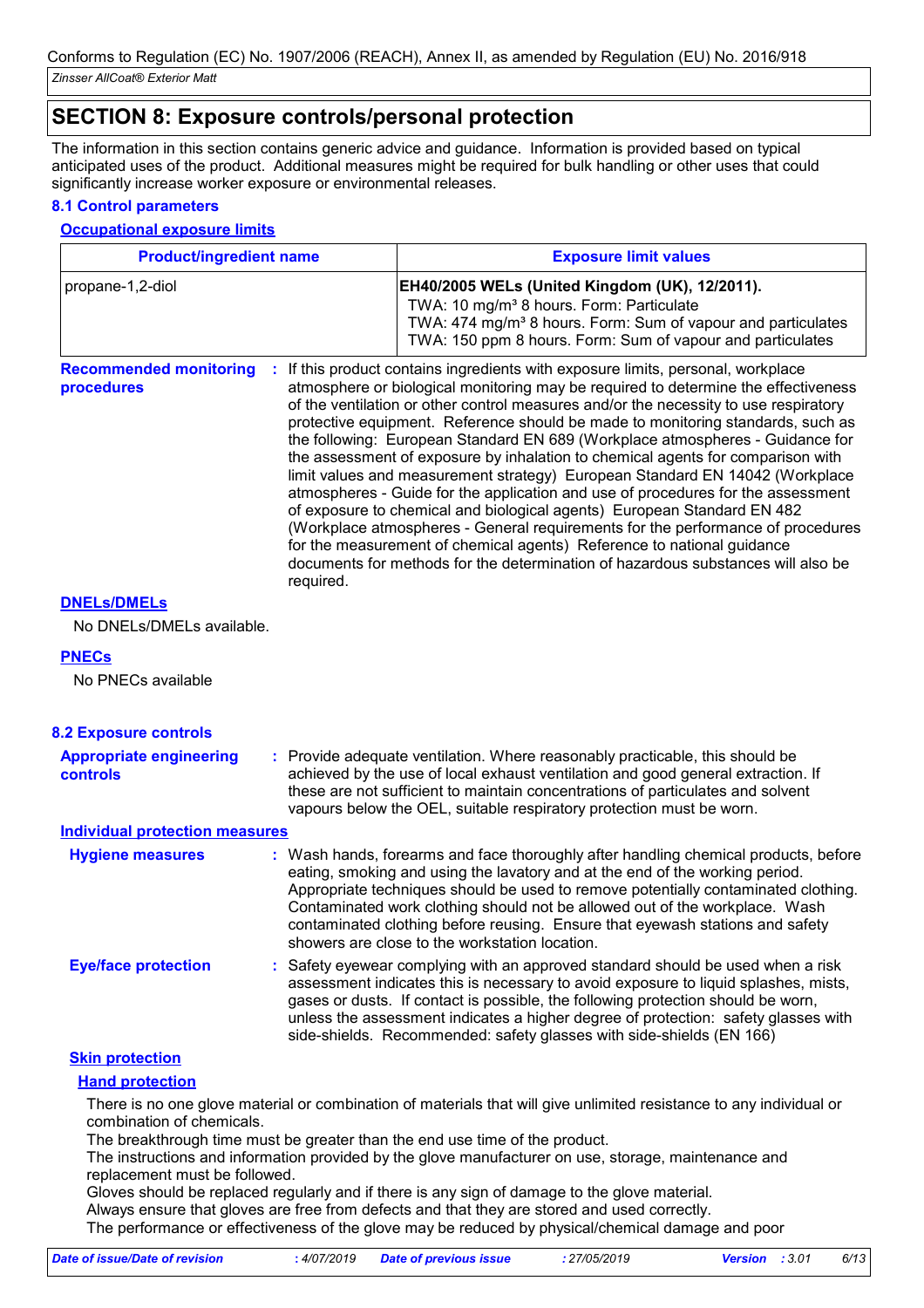## **SECTION 8: Exposure controls/personal protection**

maintenance.

Barrier creams may help to protect the exposed areas of the skin but should not be applied once exposure has occurred.

| <b>Gloves</b>                             | : For prolonged or repeated handling, use the following type of gloves:                                                                                                                                                                                                                                                                                         |
|-------------------------------------------|-----------------------------------------------------------------------------------------------------------------------------------------------------------------------------------------------------------------------------------------------------------------------------------------------------------------------------------------------------------------|
|                                           | Recommended: > 8 hours (breakthrough time): nitrile rubber (0.5mm)<br>The recommendation for the type or types of glove to use when handling this<br>product is based on information from the following source:<br><b>EN 374</b>                                                                                                                                |
|                                           | The user must check that the final choice of type of glove selected for handling this<br>product is the most appropriate and takes into account the particular conditions of<br>use, as included in the user's risk assessment.                                                                                                                                 |
| <b>Body protection</b>                    | : Personal protective equipment for the body should be selected based on the task<br>being performed and the risks involved and should be approved by a specialist<br>before handling this product. Recommended: Wear overalls or long sleeved shirt.<br>(EN 467)                                                                                               |
| <b>Other skin protection</b>              | : Appropriate footwear and any additional skin protection measures should be<br>selected based on the task being performed and the risks involved and should be<br>approved by a specialist before handling this product.                                                                                                                                       |
| <b>Respiratory protection</b>             | : Based on the hazard and potential for exposure, select a respirator that meets the<br>appropriate standard or certification. Respirators must be used according to a<br>respiratory protection program to ensure proper fitting, training, and other important<br>aspects of use. Recommended: organic vapour (Type A) and particulate filter (EN<br>$141$ ). |
| <b>Environmental exposure</b><br>controls | : Emissions from ventilation or work process equipment should be checked to ensure<br>they comply with the requirements of environmental protection legislation. In some<br>cases, fume scrubbers, filters or engineering modifications to the process<br>equipment will be necessary to reduce emissions to acceptable levels.                                 |

# **SECTION 9: Physical and chemical properties**

## **9.1 Information on basic physical and chemical properties**

| <b>Appearance</b>                                      |                    |                                                                                                                                                                                                                                      |
|--------------------------------------------------------|--------------------|--------------------------------------------------------------------------------------------------------------------------------------------------------------------------------------------------------------------------------------|
| <b>Physical state</b>                                  | $:$ Liquid.        |                                                                                                                                                                                                                                      |
| <b>Colour</b>                                          | : Various          |                                                                                                                                                                                                                                      |
| <b>Odour</b>                                           | $:$ Not available. |                                                                                                                                                                                                                                      |
| <b>Odour threshold</b>                                 | : Not available.   |                                                                                                                                                                                                                                      |
| pH                                                     | : 7,5              |                                                                                                                                                                                                                                      |
| <b>Melting point/freezing point</b>                    | $: 0^{\circ}$ C    |                                                                                                                                                                                                                                      |
| Initial boiling point and<br>boiling range             | $: >100^{\circ}C$  |                                                                                                                                                                                                                                      |
| <b>Flash point</b>                                     |                    | [Product does not sustain combustion.]                                                                                                                                                                                               |
| <b>Evaporation rate</b>                                |                    | $:$ <1 (butyl acetate = 1)                                                                                                                                                                                                           |
| <b>Flammability (solid, gas)</b>                       | temperature.       | : Non-flammable in the presence of the following materials or conditions: open<br>flames, sparks and static discharge, heat and shocks and mechanical impacts.<br>Non-flammable but will burn on prolonged exposure to flame or high |
| <b>Upper/lower flammability or</b><br>explosive limits | : Not available.   |                                                                                                                                                                                                                                      |
| <b>Vapour pressure</b>                                 | : Not available.   |                                                                                                                                                                                                                                      |
| <b>Vapour density</b>                                  | : $>1$ [Air = 1]   |                                                                                                                                                                                                                                      |
| <b>Relative density</b>                                | : 1,28             |                                                                                                                                                                                                                                      |
| <b>Solubility(ies)</b>                                 |                    | : Soluble in the following materials: cold water and hot water.<br>Very slightly soluble in the following materials: methanol and acetone.                                                                                           |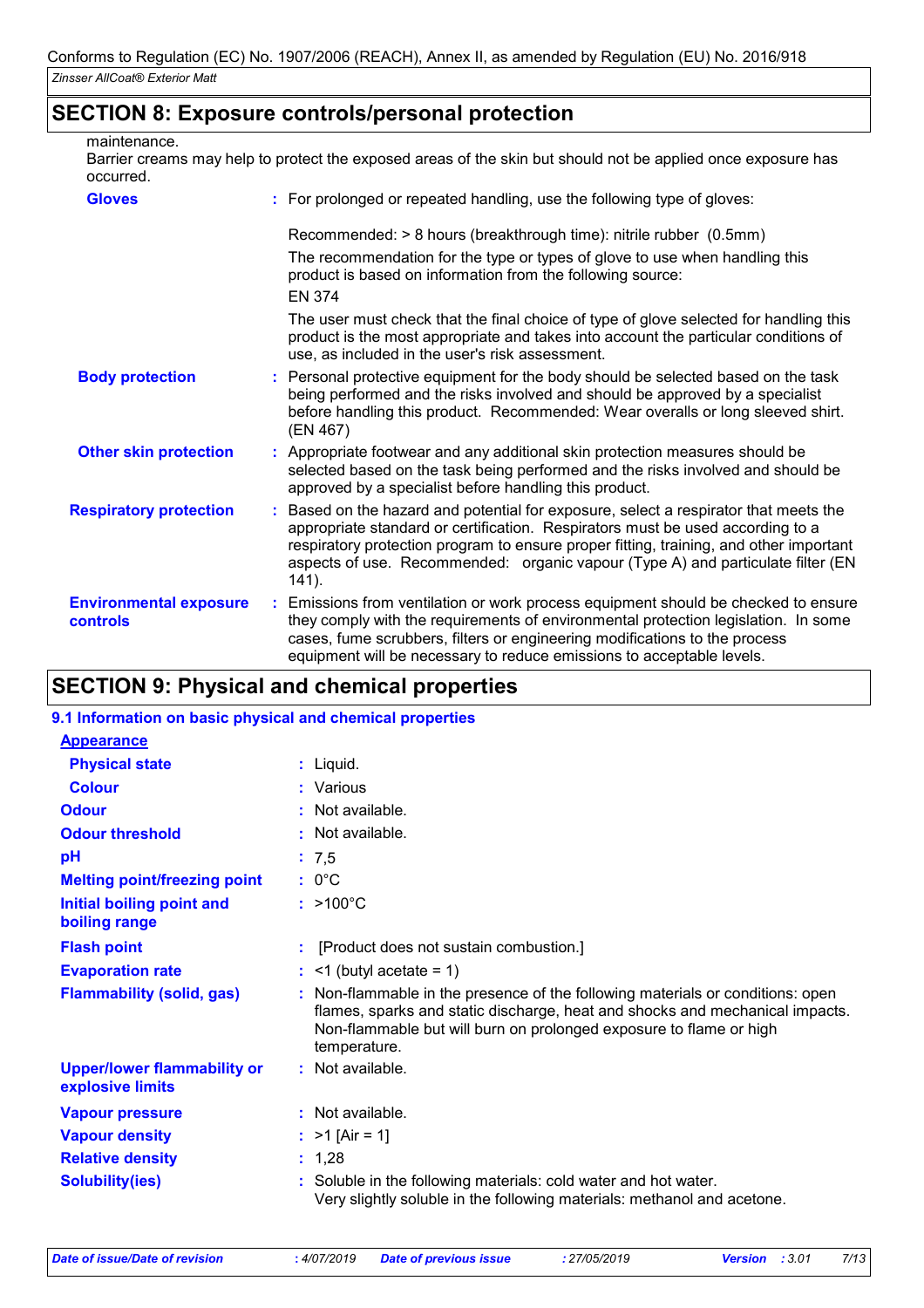| <u>ULUTIVN U. FIIYOIUUI UIIU UIIUIIIIUUI PIUPULIIUU</u>           |                                                                                                                                                                             |
|-------------------------------------------------------------------|-----------------------------------------------------------------------------------------------------------------------------------------------------------------------------|
| <b>Partition coefficient: n-octanol/: Not available.</b><br>water |                                                                                                                                                                             |
| <b>Auto-ignition temperature</b>                                  | : Not available.                                                                                                                                                            |
| <b>Decomposition temperature</b>                                  | $:$ Not available.                                                                                                                                                          |
| <b>Viscosity</b>                                                  | : Dynamic (room temperature): 1700 mPa s                                                                                                                                    |
| <b>Explosive properties</b>                                       | : Non-explosive in the presence of the following materials or conditions: open<br>flames, sparks and static discharge and heat.<br>No unusual hazard if involved in a fire. |
| <b>Oxidising properties</b>                                       | : Not available.                                                                                                                                                            |

## **SECTION 9: Physical and chemical properties**

#### **9.2 Other information**

No additional information.

# **SECTION 10: Stability and reactivity**

| <b>10.1 Reactivity</b>                          | : No specific test data related to reactivity available for this product or its ingredients.                                                                                                  |
|-------------------------------------------------|-----------------------------------------------------------------------------------------------------------------------------------------------------------------------------------------------|
| <b>10.2 Chemical stability</b>                  | : Stable under recommended storage and handling conditions (see Section 7).                                                                                                                   |
| 10.3 Possibility of<br>hazardous reactions      | : Under normal conditions of storage and use, hazardous reactions will not occur.                                                                                                             |
| <b>10.4 Conditions to avoid</b>                 | : When exposed to high temperatures may produce hazardous decomposition<br>products.                                                                                                          |
| <b>10.5 Incompatible materials</b>              | : Keep away from the following materials to prevent strong exothermic reactions:<br>oxidising agents, strong alkalis, strong acids.                                                           |
| <b>10.6 Hazardous</b><br>decomposition products | : Under normal conditions of storage and use, hazardous decomposition products<br>should not be produced. If involved in a fire, toxic gases including CO, CO2 and<br>smoke can be generated. |

# **SECTION 11: Toxicological information**

#### **11.1 Information on toxicological effects**

## **Acute toxicity**

| <b>Product/ingredient name</b>               | <b>Result</b>                                                       | <b>Species</b> | <b>Dose</b>           | <b>Exposure</b> |      |
|----------------------------------------------|---------------------------------------------------------------------|----------------|-----------------------|-----------------|------|
| 4,5-dichloro-2-octyl-2H-<br>isothiazol-3-one | LC50 Inhalation Dusts and<br>mists                                  | Rat            | 290 mg/m <sup>3</sup> | 4 hours         |      |
|                                              | LD50 Oral                                                           | Rat            | 756 mg/kg             |                 |      |
| <b>Conclusion/Summary</b>                    | : Based on available data, the classification criteria are not met. |                |                       |                 |      |
| <b>Acute toxicity estimates</b>              |                                                                     |                |                       |                 |      |
| Not available.                               |                                                                     |                |                       |                 |      |
| <b>Irritation/Corrosion</b>                  |                                                                     |                |                       |                 |      |
| <b>Conclusion/Summary</b>                    |                                                                     |                |                       |                 |      |
| <b>Skin</b>                                  | : Based on available data, the classification criteria are not met. |                |                       |                 |      |
| <b>Eyes</b>                                  | : Based on available data, the classification criteria are not met. |                |                       |                 |      |
| <b>Respiratory</b>                           | : Based on available data, the classification criteria are not met. |                |                       |                 |      |
| <b>Sensitisation</b>                         |                                                                     |                |                       |                 |      |
| <b>Conclusion/Summary</b>                    |                                                                     |                |                       |                 |      |
| <b>Skin</b>                                  | : May cause an allergic skin reaction.                              |                |                       |                 |      |
| Date of issue/Date of revision               | :4/07/2019<br><b>Date of previous issue</b>                         | : 27/05/2019   |                       | Version : 3.01  | 8/13 |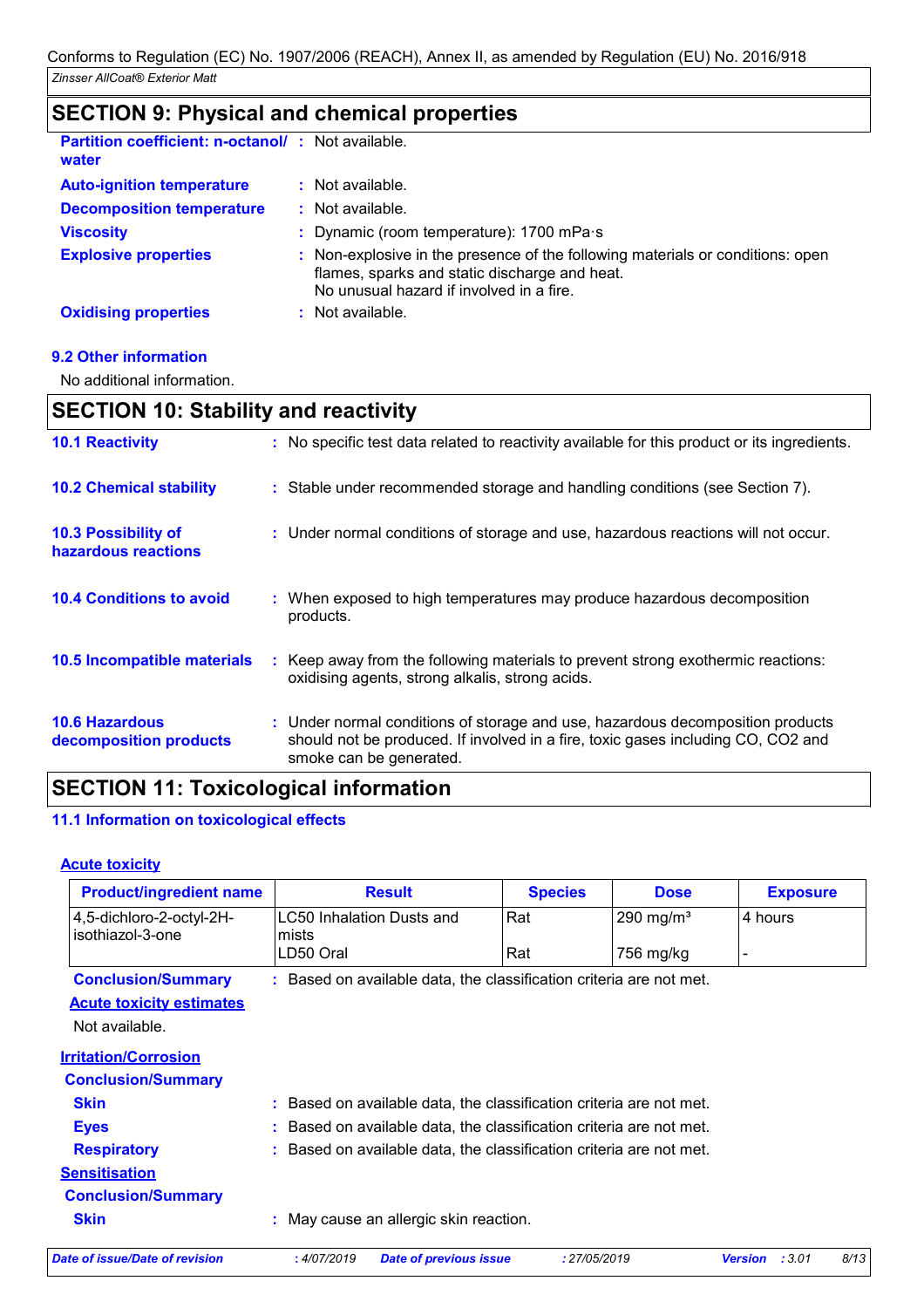# **SECTION 11: Toxicological information**

| <b>Respiratory</b>                                        | : Based on available data, the classification criteria are not met.                        |
|-----------------------------------------------------------|--------------------------------------------------------------------------------------------|
| <b>Mutagenicity</b>                                       |                                                                                            |
| <b>Conclusion/Summary</b>                                 | : Based on available data, the classification criteria are not met.                        |
| <b>Carcinogenicity</b>                                    |                                                                                            |
| <b>Conclusion/Summary</b>                                 | : Based on available data, the classification criteria are not met.                        |
| <b>Reproductive toxicity</b>                              |                                                                                            |
| <b>Conclusion/Summary</b>                                 | : Based on available data, the classification criteria are not met.                        |
| <b>Teratogenicity</b>                                     |                                                                                            |
| <b>Conclusion/Summary</b>                                 | : Based on available data, the classification criteria are not met.                        |
| <b>Specific target organ toxicity (single exposure)</b>   |                                                                                            |
| Not available.                                            |                                                                                            |
| <b>Specific target organ toxicity (repeated exposure)</b> |                                                                                            |
| Not available.                                            |                                                                                            |
| <b>Aspiration hazard</b>                                  |                                                                                            |
| Not available.                                            |                                                                                            |
|                                                           |                                                                                            |
|                                                           | Delayed and immediate effects as well as chronic effects from short and long-term exposure |
| <b>Short term exposure</b><br><b>Potential immediate</b>  | : Not available.                                                                           |
| effects                                                   |                                                                                            |
| <b>Potential delayed effects</b>                          | : Not available.                                                                           |
| <b>Long term exposure</b>                                 |                                                                                            |
| <b>Potential immediate</b>                                | : Not available.                                                                           |
| effects                                                   |                                                                                            |
| <b>Potential delayed effects</b>                          | : Not available.                                                                           |
| <b>Potential chronic health effects</b>                   |                                                                                            |
| Not available.                                            |                                                                                            |
| <b>Conclusion/Summary</b>                                 | : Based on available data, the classification criteria are not met.                        |
| <b>General</b>                                            | Once sensitized, a severe allergic reaction may occur when subsequently exposed            |
|                                                           | to very low levels.                                                                        |
| <b>Carcinogenicity</b>                                    | No known significant effects or critical hazards.                                          |
| <b>Mutagenicity</b>                                       | No known significant effects or critical hazards.                                          |
| <b>Teratogenicity</b>                                     | No known significant effects or critical hazards.                                          |
| <b>Developmental effects</b>                              | No known significant effects or critical hazards.                                          |
| <b>Fertility effects</b>                                  | : No known significant effects or critical hazards.                                        |
|                                                           |                                                                                            |

#### **Other information :**

: Not available.

## **SECTION 12: Ecological information**

#### **12.1 Toxicity**

There are no data available on the mixture itself. Do not allow to enter drains or watercourses.

The mixture has been assessed following the summation method of the CLP Regulation (EC) No 1272/2008 and is not classified as hazardous to the environment, but contains substance(s) hazardous to the environment. See section 3 for details.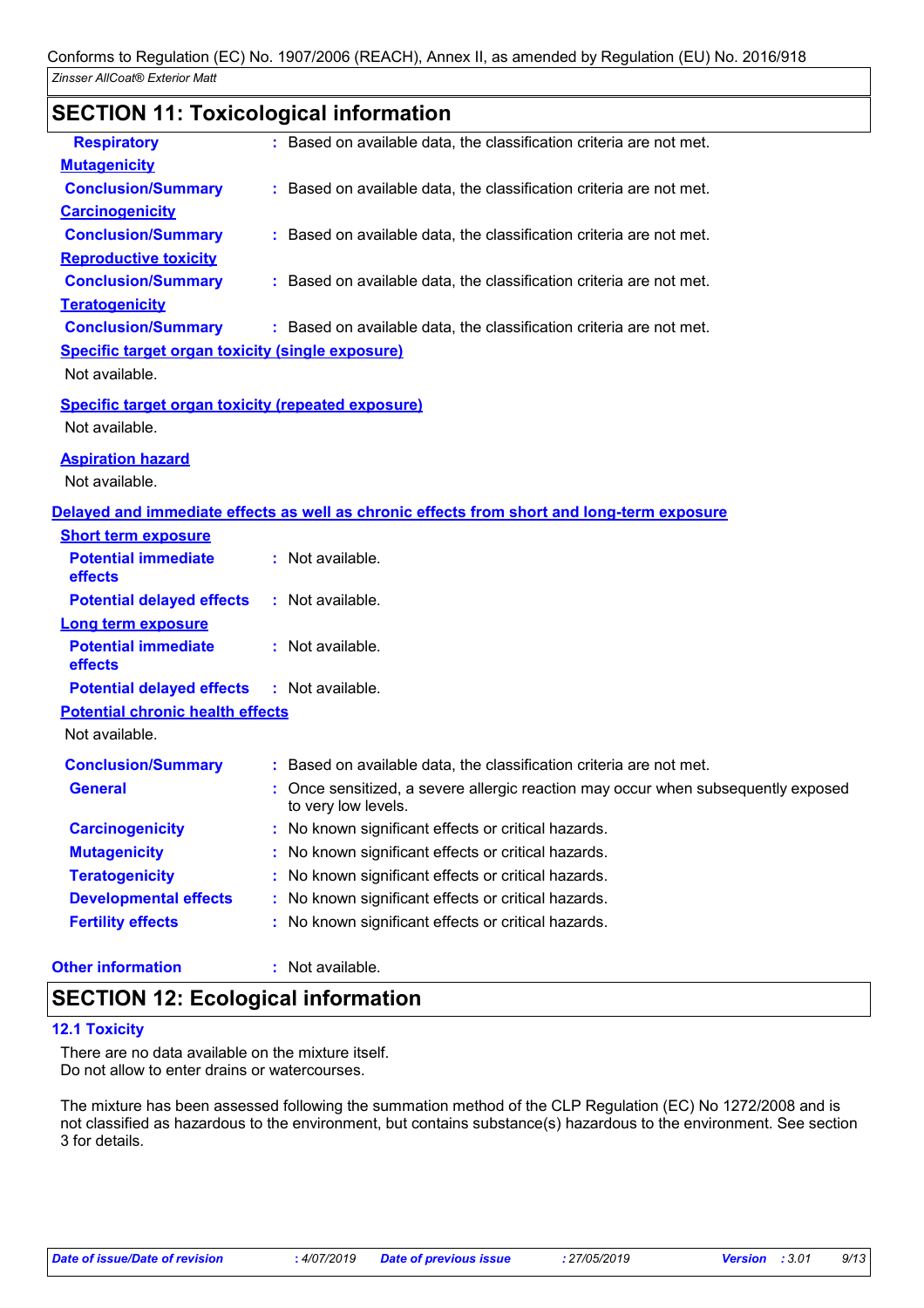# **SECTION 12: Ecological information**

| <b>Product/ingredient name</b>               | <b>Result</b>                                                      | <b>Species</b>                                                         | <b>Exposure</b> |
|----------------------------------------------|--------------------------------------------------------------------|------------------------------------------------------------------------|-----------------|
| 4,5-dichloro-2-octyl-2H-<br>isothiazol-3-one | Acute EC50 18 ppb Marine water                                     | Algae - Skeletonema costatum                                           | 196 hours       |
|                                              | Acute EC50 30,1 ppb Fresh water<br>Acute LC50 19,8 ppb Fresh water | Daphnia spec. - Daphnia magna   48 hours<br>Fish - Lepomis macrochirus | 196 hours       |

**Conclusion/Summary :** Based on available data, the classification criteria are not met.

### **12.2 Persistence and degradability**

**Conclusion/Summary :** This product has not been tested for biodegradation. Based on available data, the classification criteria are not met.

#### **12.3 Bioaccumulative potential**

| <b>Product/ingredient name</b>                  | <b>LogP</b> <sub>ow</sub> | <b>BCF</b> | ∣ Potential |
|-------------------------------------------------|---------------------------|------------|-------------|
| $ 4,5$ -dichloro-2-octyl-2H-<br>sothiazol-3-one | 3,59                      |            | low         |

| <b>12.4 Mobility in soil</b>                            |                       |
|---------------------------------------------------------|-----------------------|
| <b>Soil/water partition</b><br><b>coefficient (Koc)</b> | $:$ Not available.    |
| <b>Mobility</b>                                         | : Nonvolatile liquid. |

#### **12.5 Results of PBT and vPvB assessment**

This mixture does not contain any substances that are assessed to be a PBT or a vPvB.

#### **12.6 Other adverse effects** : No known significant effects or critical hazards.

## **SECTION 13: Disposal considerations**

The information in this section contains generic advice and guidance.

#### **13.1 Waste treatment methods**

| <b>Product</b>                 |                                                                                                                                                                                                                                                                                                                                                                                                                                                                                                                                                      |
|--------------------------------|------------------------------------------------------------------------------------------------------------------------------------------------------------------------------------------------------------------------------------------------------------------------------------------------------------------------------------------------------------------------------------------------------------------------------------------------------------------------------------------------------------------------------------------------------|
| <b>Methods of disposal</b>     | : The generation of waste should be avoided or minimised wherever possible.<br>Disposal of this product, solutions and any by-products should at all times comply<br>with the requirements of environmental protection and waste disposal legislation<br>and any regional local authority requirements. Dispose of surplus and non-<br>recyclable products via a licensed waste disposal contractor. Waste should not be<br>disposed of untreated to the sewer unless fully compliant with the requirements of<br>all authorities with jurisdiction. |
| <b>Hazardous waste</b>         | : Yes.                                                                                                                                                                                                                                                                                                                                                                                                                                                                                                                                               |
| <b>Disposal considerations</b> | : Do not allow to enter drains or watercourses.<br>Dispose of according to all federal, state and local applicable regulations.<br>If this product is mixed with other wastes, the original waste product code may no<br>longer apply and the appropriate code should be assigned.<br>For further information, contact your local waste authority.                                                                                                                                                                                                   |

#### **European waste catalogue (EWC)**

The European Waste Catalogue classification of this product, when disposed of as waste, is:

| Waste code       | <b>Waste designation</b>                                                                                 |
|------------------|----------------------------------------------------------------------------------------------------------|
| $ 080115*$       | aqueous sludges containing paint or varnish containing organic solvents or other<br>hazardous substances |
| <b>Packaging</b> |                                                                                                          |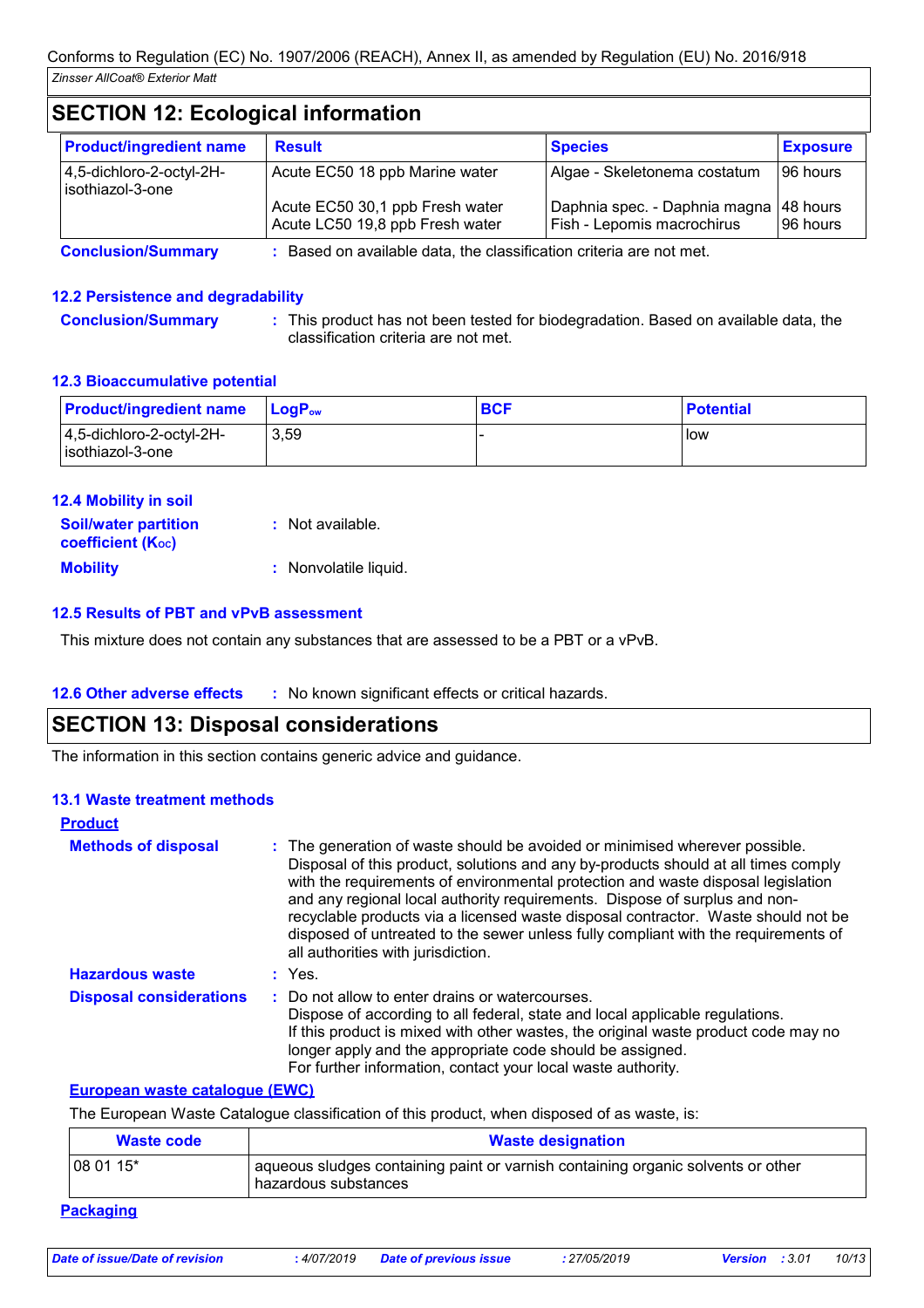## **SECTION 13: Disposal considerations**

| <b>Methods of disposal</b>     | : The generation of waste should be avoided or minimised wherever possible. Waste<br>packaging should be recycled. Incineration or landfill should only be considered<br>when recycling is not feasible.                                                                                                                                     |  |
|--------------------------------|----------------------------------------------------------------------------------------------------------------------------------------------------------------------------------------------------------------------------------------------------------------------------------------------------------------------------------------------|--|
| <b>Disposal considerations</b> | : Using information provided in this safety data sheet, advice should be obtained from<br>the relevant waste authority on the classification of empty containers.<br>Empty containers must be scrapped or reconditioned.<br>Dispose of containers contaminated by the product in accordance with local or<br>national legal provisions.      |  |
| <b>Special precautions</b>     | : This material and its container must be disposed of in a safe way. Care should be<br>taken when handling emptied containers that have not been cleaned or rinsed out.<br>Empty containers or liners may retain some product residues. Avoid dispersal of<br>spilt material and runoff and contact with soil, waterways, drains and sewers. |  |

## **SECTION 14: Transport information**

|                                           | <b>ADR/RID</b>               | <b>ADN</b>     | <b>IMDG</b>    | <b>IATA</b>    |
|-------------------------------------------|------------------------------|----------------|----------------|----------------|
| 14.1 UN number                            | Not regulated.               | Not regulated. | Not regulated. | Not regulated. |
| 14.2 UN proper<br>shipping name           | $\overline{\phantom{0}}$     |                |                |                |
| <b>14.3 Transport</b><br>hazard class(es) | $\qquad \qquad \blacksquare$ |                |                |                |
| 14.4 Packing<br>group                     |                              |                |                |                |
| 14.5<br><b>Environmental</b><br>hazards   | No.                          | No.            | No.            | No.            |
| <b>Additional</b><br>information          |                              |                |                |                |

**user**

**14.6 Special precautions for : Transport within user's premises: always transport in closed containers that are** upright and secure. Ensure that persons transporting the product know what to do in the event of an accident or spillage.

## **SECTION 15: Regulatory information**

**15.1 Safety, health and environmental regulations/legislation specific for the substance or mixture EU Regulation (EC) No. 1907/2006 (REACH)**

**Annex XIV - List of substances subject to authorisation**

#### **Annex XIV**

None of the components are listed.

**Substances of very high concern**

None of the components are listed.

**Annex XVII - Restrictions on the manufacture, placing on the market and use of certain dangerous substances,** : Not applicable.

**mixtures and articles**

**Other EU regulations**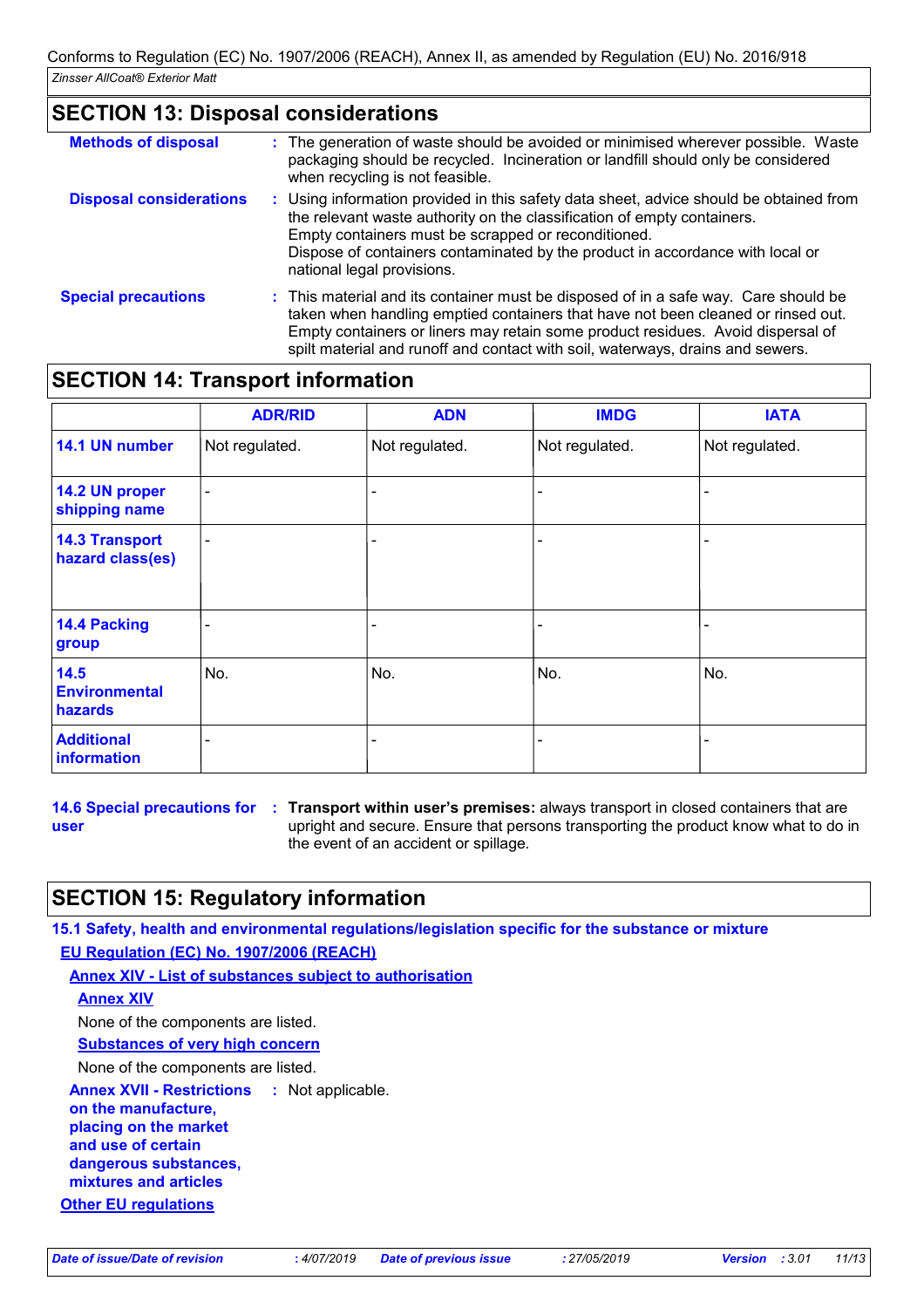| <b>SECTION 15: Regulatory information</b>                 |                                                                                                                                                                                                                                                                                                                                                                 |
|-----------------------------------------------------------|-----------------------------------------------------------------------------------------------------------------------------------------------------------------------------------------------------------------------------------------------------------------------------------------------------------------------------------------------------------------|
| <b>VOC</b>                                                | : The provisions of Directive 2004/42/EC on VOC apply to this product. Refer to the<br>product label and/or technical data sheet for further information.                                                                                                                                                                                                       |
| <b>VOC for Ready-for-Use</b><br><b>Mixture</b>            | : IIA/d. Interior/exterior trim and cladding paints for wood and metal. EU limit value for<br>this product: 130g/l (2010.)<br>This product contains a maximum of 35 g/l VOC.                                                                                                                                                                                    |
| <b>Europe inventory</b>                                   | : All components are listed or exempted.                                                                                                                                                                                                                                                                                                                        |
| <b>Black List Chemicals</b><br>(76/464/EEC)               |                                                                                                                                                                                                                                                                                                                                                                 |
| Ozone depleting substances (1005/2009/EU)<br>Not listed.  |                                                                                                                                                                                                                                                                                                                                                                 |
| Prior Informed Consent (PIC) (649/2012/EU)<br>Not listed. |                                                                                                                                                                                                                                                                                                                                                                 |
|                                                           |                                                                                                                                                                                                                                                                                                                                                                 |
| <b>Seveso Directive</b>                                   |                                                                                                                                                                                                                                                                                                                                                                 |
|                                                           | This product is not controlled under the Seveso Directive.<br>The information contained in this safety data sheet does not constitute the user's<br>own assessment of workplace risks, as required by other health and safety<br>legislation. The provisions of the national health and safety at work regulations apply<br>to the use of this product at work. |
| <b>References</b>                                         | : EH40/2005 Workplace exposure limits<br>Conforms to Regulation (EC) No. 1907/2006 (REACH), Annex II, as amended by<br>Regulation (EU) No. 2016/918                                                                                                                                                                                                             |
| <b>International requlations</b>                          |                                                                                                                                                                                                                                                                                                                                                                 |
|                                                           | <b>Chemical Weapon Convention List Schedules I, II &amp; III Chemicals</b>                                                                                                                                                                                                                                                                                      |
| Not listed.                                               |                                                                                                                                                                                                                                                                                                                                                                 |
| <b>Montreal Protocol (Annexes A, B, C, E)</b>             |                                                                                                                                                                                                                                                                                                                                                                 |
| Not listed.                                               |                                                                                                                                                                                                                                                                                                                                                                 |
|                                                           |                                                                                                                                                                                                                                                                                                                                                                 |
| Not listed.                                               | <b>Stockholm Convention on Persistent Organic Pollutants</b>                                                                                                                                                                                                                                                                                                    |
|                                                           |                                                                                                                                                                                                                                                                                                                                                                 |
|                                                           | <b>Rotterdam Convention on Prior Informed Consent (PIC)</b>                                                                                                                                                                                                                                                                                                     |
| Not listed.                                               |                                                                                                                                                                                                                                                                                                                                                                 |
|                                                           | <b>UNECE Aarhus Protocol on POPs and Heavy Metals</b>                                                                                                                                                                                                                                                                                                           |
| Not listed.                                               |                                                                                                                                                                                                                                                                                                                                                                 |
| <b>CN code</b><br>: 32099000                              |                                                                                                                                                                                                                                                                                                                                                                 |
| <b>International lists</b>                                |                                                                                                                                                                                                                                                                                                                                                                 |
| <b>National inventory</b>                                 |                                                                                                                                                                                                                                                                                                                                                                 |
| <b>Australia</b>                                          | : At least one component is not listed.                                                                                                                                                                                                                                                                                                                         |
| <b>Canada</b>                                             | Not determined.                                                                                                                                                                                                                                                                                                                                                 |
| <b>China</b>                                              | Not determined.                                                                                                                                                                                                                                                                                                                                                 |
| <b>Japan</b>                                              | Japan inventory (ENCS): Not determined.<br>Japan inventory (ISHL): Not determined.                                                                                                                                                                                                                                                                              |
| <b>Malaysia</b>                                           | : Not determined                                                                                                                                                                                                                                                                                                                                                |
| <b>New Zealand</b>                                        | Not determined.                                                                                                                                                                                                                                                                                                                                                 |
| <b>Philippines</b><br><b>Republic of Korea</b>            | At least one component is not listed.<br>Not determined.                                                                                                                                                                                                                                                                                                        |
| <b>Taiwan</b>                                             | : At least one component is not listed.                                                                                                                                                                                                                                                                                                                         |
| <b>Turkey</b>                                             | Not determined.                                                                                                                                                                                                                                                                                                                                                 |
|                                                           |                                                                                                                                                                                                                                                                                                                                                                 |

**United States :** Not determined.